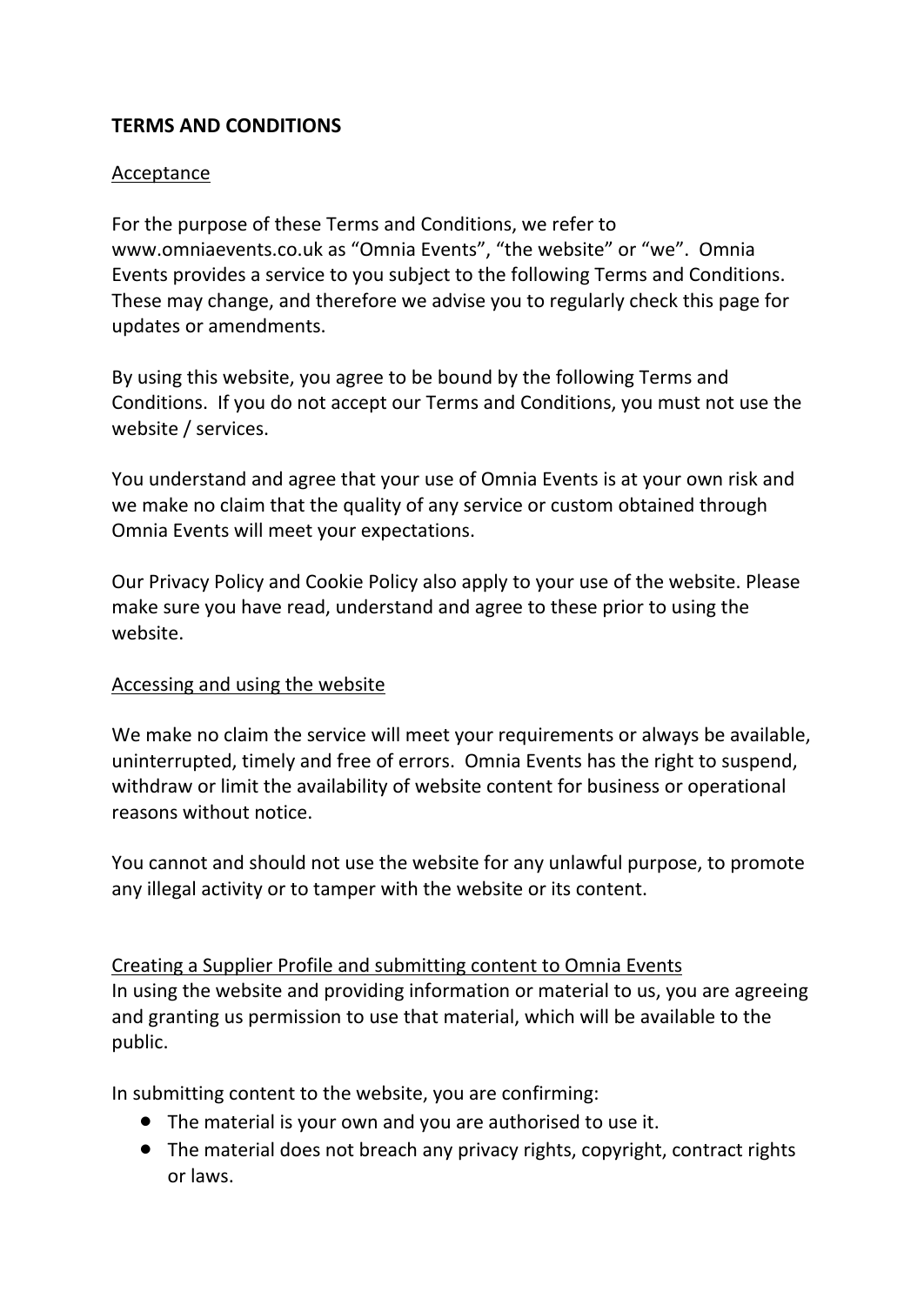● You have the right to give permission to use the material.

We have the right to:

- Refuse to post the content you have provided.
- Remove your material from the website at any time.
- Edit the content you have provided and change the presentation of the content on the website.
- Erase your profile at any time.
- Use your material to promote your business and Omnia Events on social media.

If you do not grant us the permission set out above, please do not provide any material to the website.

## Supplier Profiles on Omnia Events

Creating a supplier profile on the website is currently free of charge, and therefore suppliers are not required to provide bank account details. Should Omnia Events choose to charge a fee for its service at a future date, suppliers will be given reasonable notice and will not be obliged to continue their membership on the site.

We ask that you please contact us if you would like your supplier profile to be removed from the website.

When creating a profile and submitting information and material, you acknowledge and agree that:

- Your listing will be placed into the relevant category, and we reserve the right to change this category should we deem another category to be more suitable.
- The information and material you submit is subject to approval before your profile is created.
- The information you submit is accurate and truthful, you have the necessary permission to submit information to the website, and Omnia Events accepts no liability for any infringement.